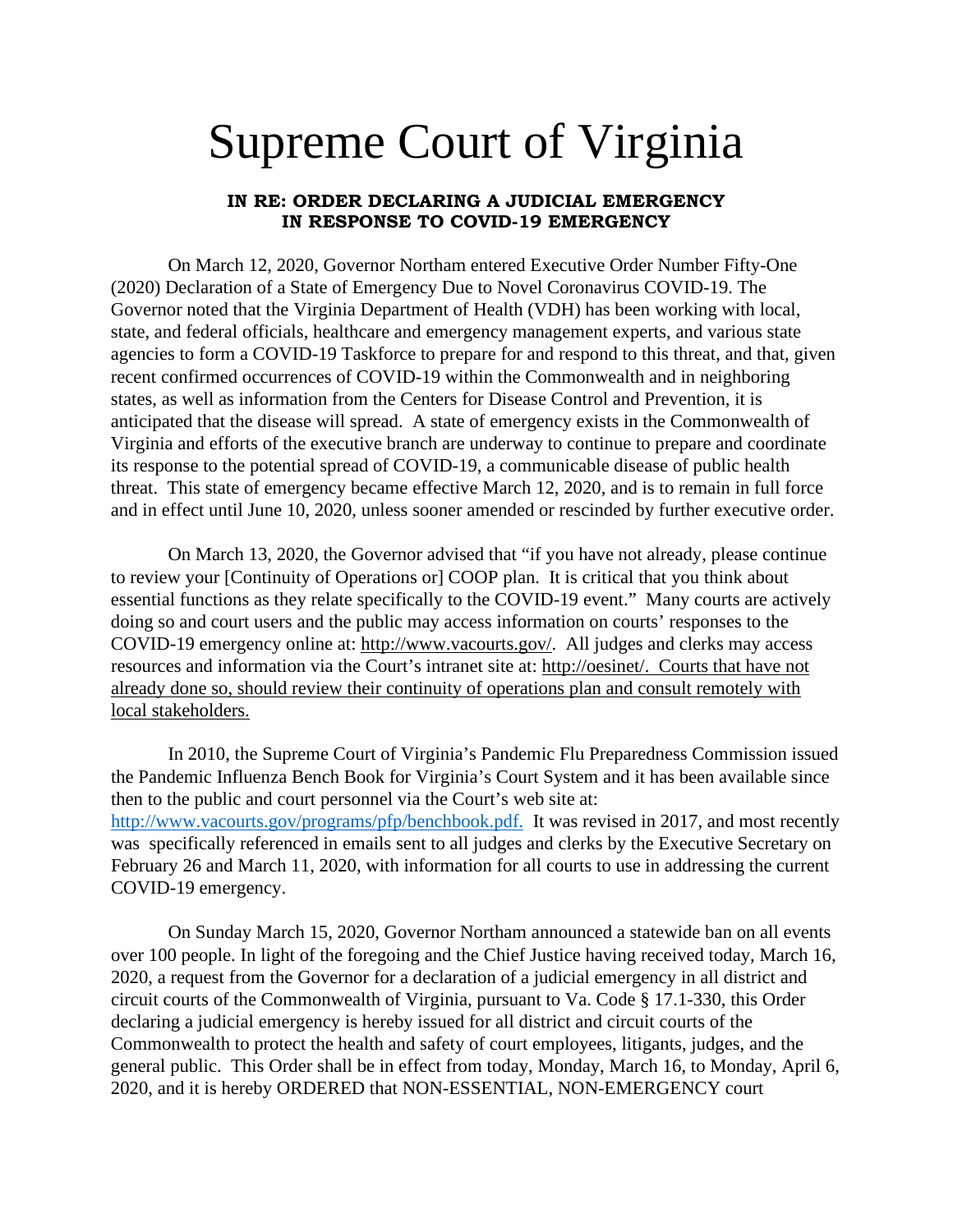proceedings in all circuit and district courts be and hereby are SUSPENDED and all deadlines are hereby tolled and extended, pursuant to Va. Code § 17.1-330(D), for a period of twenty-one (21) days, and all circuit and district courts shall implement the following measures absent a specific exception as listed below:

1. Continue all civil, traffic and criminal matters, including jury trials, subject to a defendant's right to a speedy trial, with the exception of emergency matters, including but not limited to, quarantine or isolation matters, arraignments, bail reviews, protective order cases, emergency child custody or protection cases, and civil commitment hearings. Judges may exercise their discretion with regard to proceeding with ongoing jury trials, and in cases where the defendant is incarcerated.

2. Continue all ceremonies, such as juvenile licensing ceremonies.

3. Limit courtroom attendance to attorneys, parties, and necessary witnesses and members of the press in any matters that cannot be continued.

4. Issue summonses in lieu of a capias for failure to appear.

5. For jury trials that cannot be continued, excuse or postpone jury service for jurors who are ill, caring for someone who is ill, or in a high-risk category as defined by the Center for Disease Control (CDC).

6. Suspend new juror orientations.

7. Require attorneys to use e-Filing if available.

8. Require individuals with legitimate court business who are ill, caring for someone who is ill, or is otherwise in a high-risk category, as defined by the Center for Disease Control (CDC), to call the local clerk of court or other appropriate court personnel to request an appropriate accommodation.

9. Consult with the locality, including the sheriff, about posting signage at all public entry points advising individuals not to enter the building if they have:

 a. visited China, Iran, South Korea, any European countries, or any other high-risk countries identified by the CDC in the previous 14 days;

 b. traveled domestically within the United States where COVID-19 has sustained widespread community transmission;

c. been asked to quarantine, isolate, or self-monitor by any doctor, hospital, or health agency;

 d. been diagnosed with, or have had contact with anyone who has been diagnosed with, COVID-19;